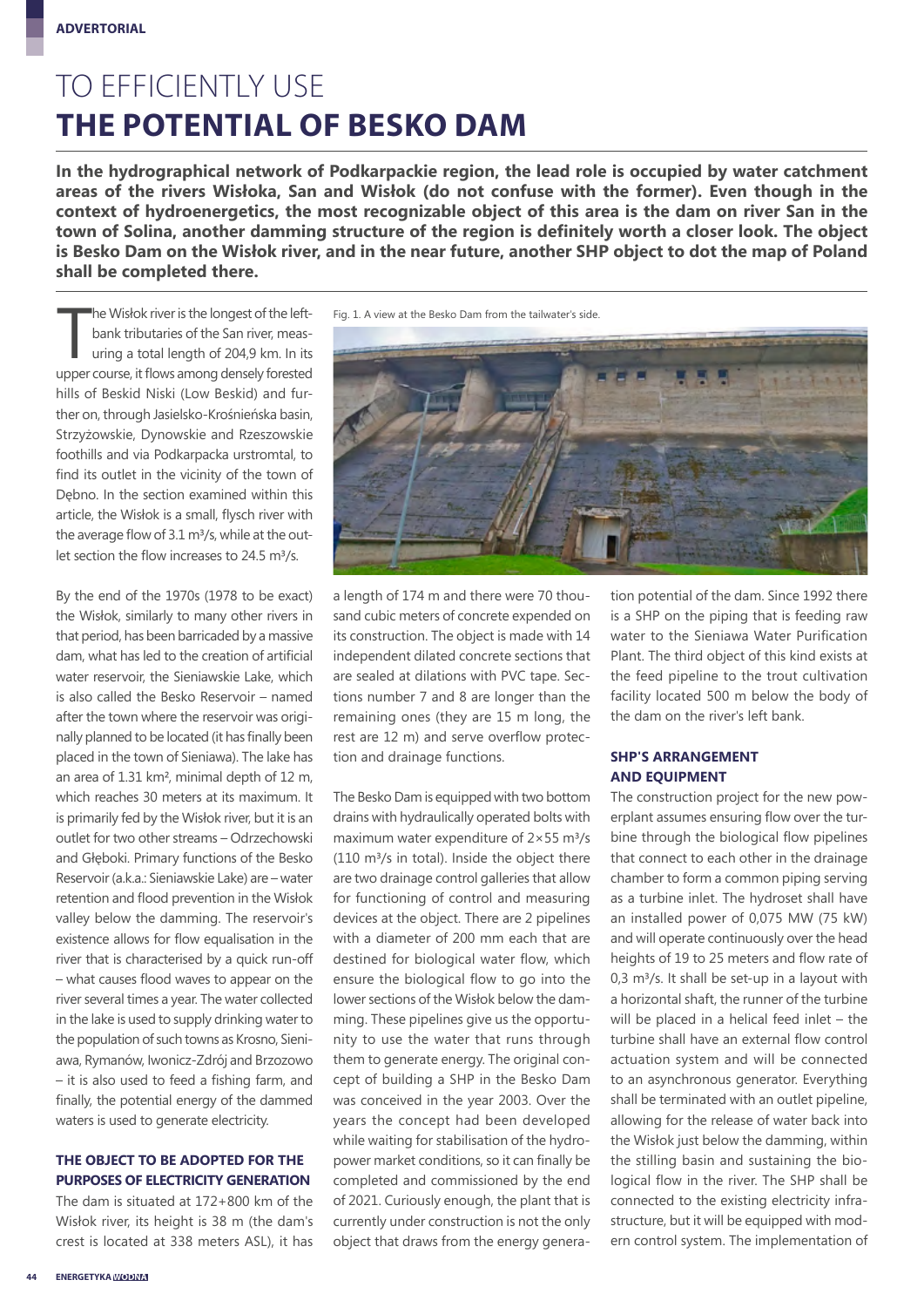this project in the abovementioned form, apart from needing a professionally-made, detailed design documentation that could ensure efficient turbine operation, lack of pressure losses, elimination of the probability of cavitation – allowing for high hydraulic efficiency of the entire installation, and the best possible placement of all the components to allow for lengthy and reliable operation, also required a plethora of indirect actions. For that matter it is necessary to obtain: an environmental permit based on the technical concept, a decision on land development and management conditions as well as water permit and grid connection conditions. Even though SHP is being completely built within the premises of the existing infrastructure of Besko Dam, the investment's legal and formal preparatory works required obtaining a full set of the abovementioned administrative decisions.

#### **MODERN AND HIGHLY EFFICIENT HYDROSET**

Regarding the construction solutions within SHP Besko, there will be one turbine that will be fed through a steel helical inflow chamber. Straight suction pipe shall be attached using flange to the existing pipeline, and the turbine shall be connected to a generator via a transmissionless coupling. The entire hydraulic system has been individually designed and optimised to suit this particular use-case by R&D department of IOZE hydro. The first step to do it was to draw a two-dimensional design of a Francis turbine to serve as a base for creating its 3D model. Then the 3D model has been optimised using CFD simulation to enhance efficiency and decrease the chance for cavitation. ANSYS-CFX highly-specialised software has been used to perform the simulation. Owing to the individual design approach, a dedicated solution has been created – the one that fits perfectly with the local hydrological conditions. The efficiency of the turbine's hydraulic system has been designed to be around 94% under the optimal running conditions.

Transposition of these values from the digital world into the real one was done by creating all the key components of the turbine using multiaxial CNC machining devices. The perfect shaping of the designed turbine and its components, and above all the turbine's runner has a substantial impact on ability to reach maximum possible efficiency value while preventing the undesired

Fig. 2. Visualisation of a CFD simulation for a Francis turbine.



phenomena, e.g. cavitation. Machining any components of water turbines demands precision and repeatability in creation of their complex geometry.

#### **ADVANCED MANUFACTURING TECH-NOLOGIES IN THE HANDS OF THE INVESTMENT'S CONTRACTOR**

The runner of the Francis turbine, its quide vanes and cams of their actuators have been made with high-quality stainless steel by machining it on an OKUMA 5-axis multipurpose lathing and milling centre. This kind of a machine ensures an exact representation of a designed shape – its kinematic structure bolsters the device's stability, guaranteeing a desired accuracy and repeatability in detailing. The OKUMA machining centre is equipped with vibration dampening and temperature compensation systems that allow for achieving the desired values of surface roughness. In the context of using advanced technologies, it is worth mentioning that the preparatory works for the investment involved taking an inventory of the object's existing layout and its infrastructure. For this reason a detailed inventory has been created. It served as a basis for the detailed design documentation. As a part of the inventory-making detailed measurements of intake pipelines and outlet connection have been conducted. There was a significant difficulty in measuring the outlet connection and the outlet compensator, as both of these elements are located below the flooring, so it was necessary to use a laser scanning technology by employing a Faro Vantage laser tracker. This solution has been chosen on the grounds of the fact that the SHP equipment shall be embedded within the existing building and its internal layout, but there was no available realisation documentation. The contractor's engineers, using an array of laser tracked points to gather spatial data, have created a mapping of all the relevant spatial com-

ponents with an accuracy of 0.016 mm/m. Highly sensitive technology has allowed to avoid any unpleasant surprises during the installation works.

#### **COMPACT SOLUTIONS FOR SHPS**

SHP Besko is an example of the object where the concept of compact solutions has been implemented. Installation of the key hydroset components, as well as testing it have been conducted at the production facility. Since the project's inception, at its every stage, including production, the goal was to minimise time necessary for installing and launching the electricity generation infrastructure at the installation destination. The devices that leave the production plant are ready-made modules available for quick and efficient installation within the existing construction infrastructure. IOZE hydro is a supplier of modern, efficient and highquality water turbines.

Apart from traditional solutions, IOZE hydro also supplies compact SHPs to be either frame-mounted or in a form of a containerised unit. The target market of this product primarily lies abroad, where a significant factor that is decisive when it comes to the investment's execution is the scope of construction works required to place a hydroset at the destination. We invite all those who are considering implementing a modern turbine individually tailored to the object's needs, for an individual walkaround in our production facility. We will gladly show what the process of selecting, designing and producing hydrosets looks like at IOZE hydro.



Łukasz Kalina Development Department IOZE hydro

Photo and graphics come from the archive of **IOZE hydro**